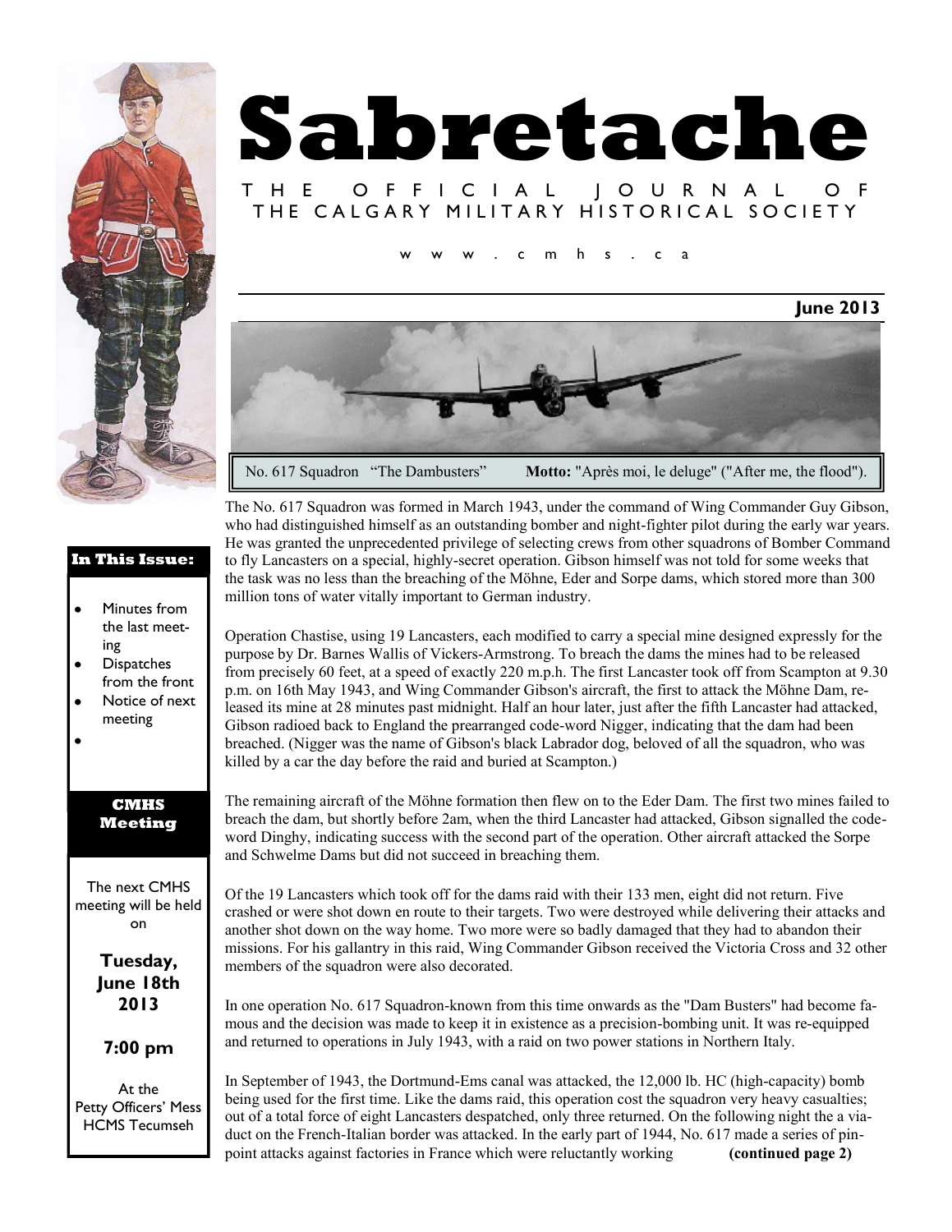| <b>Sabretache</b>                                                                                                                                                                                                                                                                                                         | PAGE <sub>2</sub><br>June 2013                                                                                                                                                                                                                                                                                                                               |
|---------------------------------------------------------------------------------------------------------------------------------------------------------------------------------------------------------------------------------------------------------------------------------------------------------------------------|--------------------------------------------------------------------------------------------------------------------------------------------------------------------------------------------------------------------------------------------------------------------------------------------------------------------------------------------------------------|
| THE OFFICIAL JOURNAL OF THE<br>CALGARY MILITARY HISTORICAL SOCIETY<br>The                                                                                                                                                                                                                                                 | <b>Notice of Next Meeting</b>                                                                                                                                                                                                                                                                                                                                |
| CALGARY MILITARY HISTORICAL SOCIETY<br>is a non-profit registered society<br>which fosters the study of the<br>military and the police, and the heritage of<br>Canada, the British Empire, and the world<br>as well as the preservation of military<br>artifacts and records.<br>The CMHS meets once every calendar month | The next CMHS meeting will be held on<br>Tuesday, June 18th, 2013<br>19:00(7:00 pm)<br>At the Petty Officers' Mess, HMCS Tecumseh.<br>Members are reminded that an offering of foodstuffs for the Legion Food Bank is<br>considered your unofficial entrance fee to our regular scheduled meetings.                                                          |
| at:<br>Petty Officers' Mess<br><b>HMCS Tecumseh</b><br>1820 - 24th Street SW<br>Calgary AB T2T 0G6<br>All are welcome to attend                                                                                                                                                                                           | The unofficial agenda of this meeting will be:<br>Introduction of guests, Minutes of last meeting<br>٠<br>Correspondence, Membership report<br>Treasurer's report, Old business / New business<br>Break, Show & Tell<br>$\bullet$<br>The President, David S would like to invite everyone to remain after the meeting<br>for an informal time of fellowship. |

for the enemy war effort, where the object was to ensure maximum damage with the minimum loss of French lives. The CO at this time was Wing Commander GL Cheshire and it was through a low-level marking technique which he evolved that the squadron gained a high reputation for accurate bombing at night.

Another remarkable operation undertaken by the "Dam Busters" played an important part in the successful landings in Normandy on D-Day, 6th June 1944. Known as Operation Taxable it was the simulation of a large "ghost" convoy of ships crossing the narrowest part of the English Channel. Eighteen small naval vessels steamed towards France at seven knots, and to make their radar response correspond to that created by a large convoy, the Lancasters of No. 617 flew overhead in a continuous wide orbit, gradually nearing the French coast. Every four seconds throughout the three-and-a-half hours of the operation, bundles of Window (small metal strips which produced a false echo on the enemy radar screens) were thrown out of the aircraft. Meticulous timing was necessary, as an error of only four seconds would have been sufficient to make the "convoy" look suspect. As the last Lancaster turned for home its crew had the satisfaction of seeing the German guns open radar-predicted fire on the non-existent convoy. Meanwhile the real invasion force was nearing the coast many miles away.

A few days later the "Dam Busters" made another notable contribution to the success of the invasion, when the first 12,000lb Tallboy bombs were dropped on the Saumur railway tunnel in Northern France, cutting an important enemy supply line.

In September 1944, the squadron operated from an advanced base in Russia against the German battleship Tirpitz, and a second attack was made in October from an advanced base in Scotland. On 12th November 1944, in conjunction with No. 9 Squadron (which had also participated in the two previous attacks) the ship was attacked for the third time and was capsized in Tromsö fjord, Norway. All three attacks on the Tirpitz were led by Wing Commander JB "Willy" Tait, who had succeeded Wing Commander Cheshire as CO of No. 617 Squadron in July 1944. Further attacks on dams were made in October/December when the Kembs and Urft dams were attacked; the Kembs dam was successfully breached. On 14th March 1945, a Lancaster of No. 617 Squadron

(PD112 "S-Sugar", a B.I (Special)) captained by Squadron Leader CC ("Jock") Calder, dropped the first of the 22,000lb Grand Slam bombs - the biggest high-explosive bombs developed by any country during the war - to wreck the Bielefeld railway viaduct in Germany. The last operation by the squadron was an attack on Hitler's famous mountain retreat - "the Eagle's Nest" - at Berchtesgaden.

During its comparatively short period of active service No. 617 won 2 VCs and more than 150 other decorations.

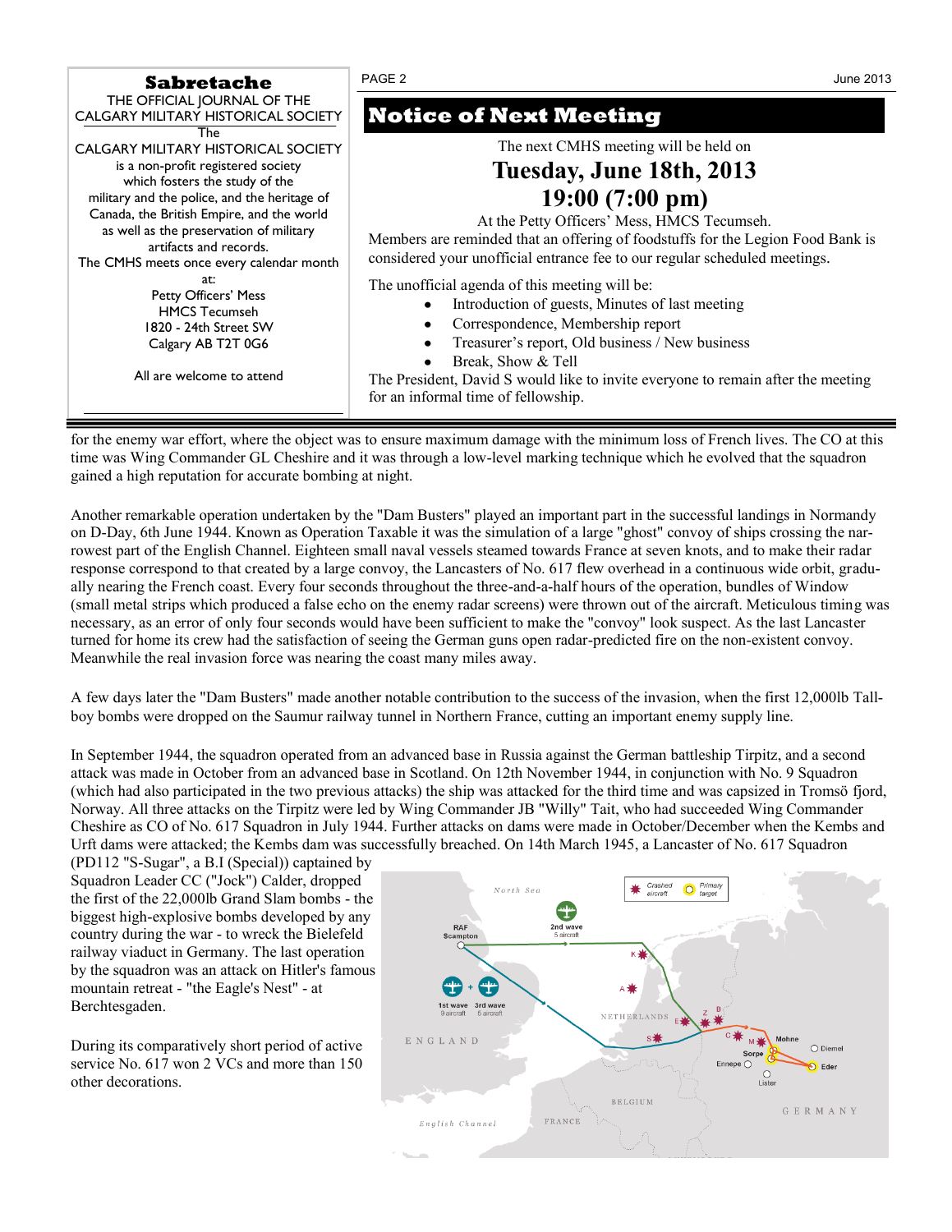#### **Minutes of the last meeting**

**CALGARY MILITARY HISTORICAL SOCIETY**

Minutes of Meeting held on May 21st. 2013 Petty Officers Mess: HMCS Tecumseh

Meeting called to order by President David S. at 7:10 PM. A total of 14 members were in attendance **Minutes** of last meeting were approved by Bob McP. and Don S. **Treasures Report**. Due to the missing Treasurer the report was given by Pres. David S. Motion to accept report was put forward by Pres. David S. and was passed unanimously. **Old Business:** no old business was brought forward.

**New Business:** An intervention was called for Member Darrel K. who has lost all his sense while bidding on EBay. Discussion followed.

**Break.** 

**Ticket Raffle** by Member Neil P. Many happy winners. **Return to New Business.** Members were advised about the

#### **Military Collectors' Club of Canada. Annual Show and Convention. To be held at the**

#### **Ramada Conference Centre.**

#### **11834 Kingsway Ave. Edmonton.**

#### **August 17 9:30 AM—5:00PM & August 18th,2013, 10:00 AM –4:00 PM Over 100 trade/display tables**

#### **For further information contract Doug (780) 483-7985 or dstyles@shaw.ca**

#### **Show and Tell**

Darryl K.- Old Kings Own badge, Discusses new badges being designed , Mark 14 Randal Knives Grmen Survival Knife etc. Bob McP.- Picture of North Korean "Generals with all their medals.

Dave L.-German Chaplains broach and 1914-18 badge. Real or fake?

Tony G –Framed medals and badges. Include Mons Star.

Herb - 1941 Binoculars purchased at Kamloops gun show. Cartridges US Civil war era. Battle field find. News paper clipping found in one cartridge.

Al D.-17 people in Calgary to receive Medal from Korean Gov't. Discussion.

Bob McP.- 1st war medal

David G. New stamps issued by Post Office. Princess Mary Book.

Call to adjourn meeting. By Tony G and seconded by Darrell K

#### **D-Day Remembrance**

*. . . Our sons, pride of our nation, have this day set upon a mighty endeavor….They will be sore tired, by night and by day, without rest …. The darkness will be rent by*  noise and flame. Men's souls will be shaken with the violence of war....Let our *hearts be stout, to wait out the long travail, to bear sorrows that may come, to impart our courage unto our sons wheresoever they may be …. These men are lately drawn from the ways of peace…. They yearn for the end of battle, for their return to the haven of home…. Some will never return. Embrace these, Father, and receive them, They heroic servants, into Thy kingdom.*—**President Franklin Roosevelt, June 1944**